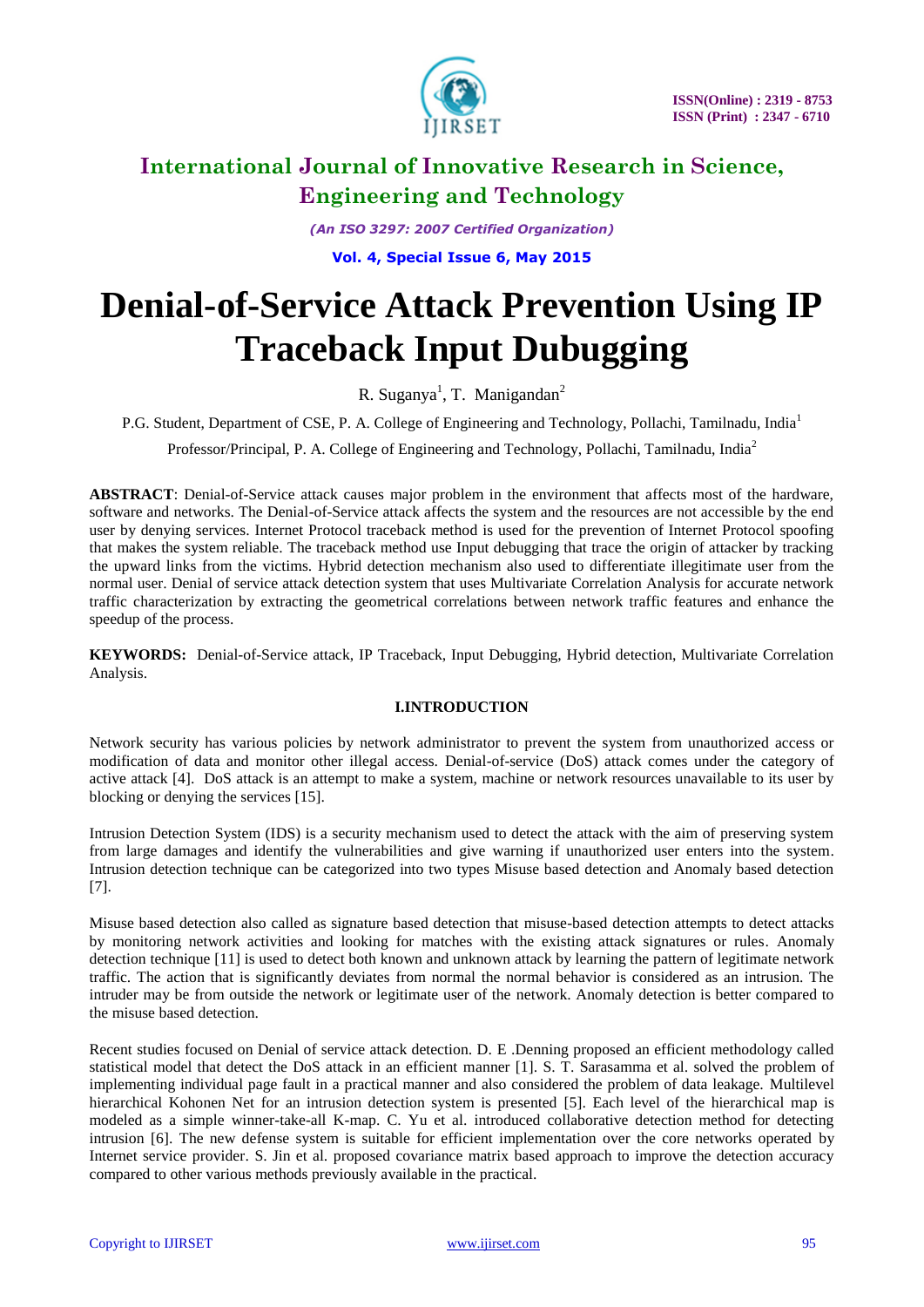

*(An ISO 3297: 2007 Certified Organization)*

#### **Vol. 4, Special Issue 6, May 2015**

W. Hu and S. Maybank introduced Adaboost Algorithm for reducing false alarm rate and improve the detection accuracy [9]. K. Lee et al. considered cluster analysis is easy to implement and it detect the attack in the early phase. After that, perform cluster analysis for proactive detection of the attack [8]. The disadvantage of this method is not suitable for extracting more variables. A. Tajbakhsh et al. proposed the method called fuzzy association rules for efficient classification of dataset [12]. A framework based on data mining techniques is proposed for designing IDS. A. Jamdagni et al. focused the method Geometrical structure based analysis to discriminate normal patterns and attack patterns in real time, to detect the attack against web application. A number of relevant approaches have been proposed continuously and inaccurate detection is the problem of detecting malicious activities and large number of false alarm is sent to the admin so to overcome the entire above disadvantages use hybrid detection algorithm that reduces the false alarm and increases the intrusion detection rate.

#### **II.IP TRACEBACK TECHNIQUES**

IP (Internet Protocol) trace back is a method to find the source of IP address without depending on source IP field in the packet. IP trace back algorithm work against the DoS attack and prevent the system from attacker [10]. The new method controls the entire router and that extract the effective features of network traffic to sample its distribution. IP trace back methods classified into two types based on their behavior are Reactive and Proactive methods. Proactive method takes the precautionary action in preventing the attacks. Reactive methods try to respond to the attack after detection of attack or else aim to identify the source of attacks that means use some traceback techniques. The proactive method use ingress filtering to prevent the attacker. The reactive IP traceback mechanisms classified as Link Testing, Log-based, Internet Control Message Protocol (ICMP) traceback and Packet marking technique.

Link testing method also called as hop by hop testing that testing network links between routers to determine the origin of the attacker's traffic. Input debugging is implementation of the link testing approach. Administrator determines incoming network links for specific packets [16]. Controlled flooding has test the links by flooding with large network traffic and observing attacker from the traffic. IP address spoofing or IP spoofing refers to the creation of Internet Protocol packets with a forged source IP address, called spoofing, the purpose of identity the sender or impersonating another computing system.

### **III.IP TRACEBACK INPUT DEBUGGING**

Develop a complete framework for our DoS attack detection system use sample by sample detection mechanism [17]. The system performs intrusion detection process through various stages of development process that shown in Fig.1. The processes are happen continuously one by one.

In network traffic the number of new incoming traffic are entered into the system. The numbers of traffic records are generated from the client. Each record is identified by using the IP address after the sampling process of IP address. Once the traffic records enter into the system the basic features are normalized in the form the traffic records for well defined time interval.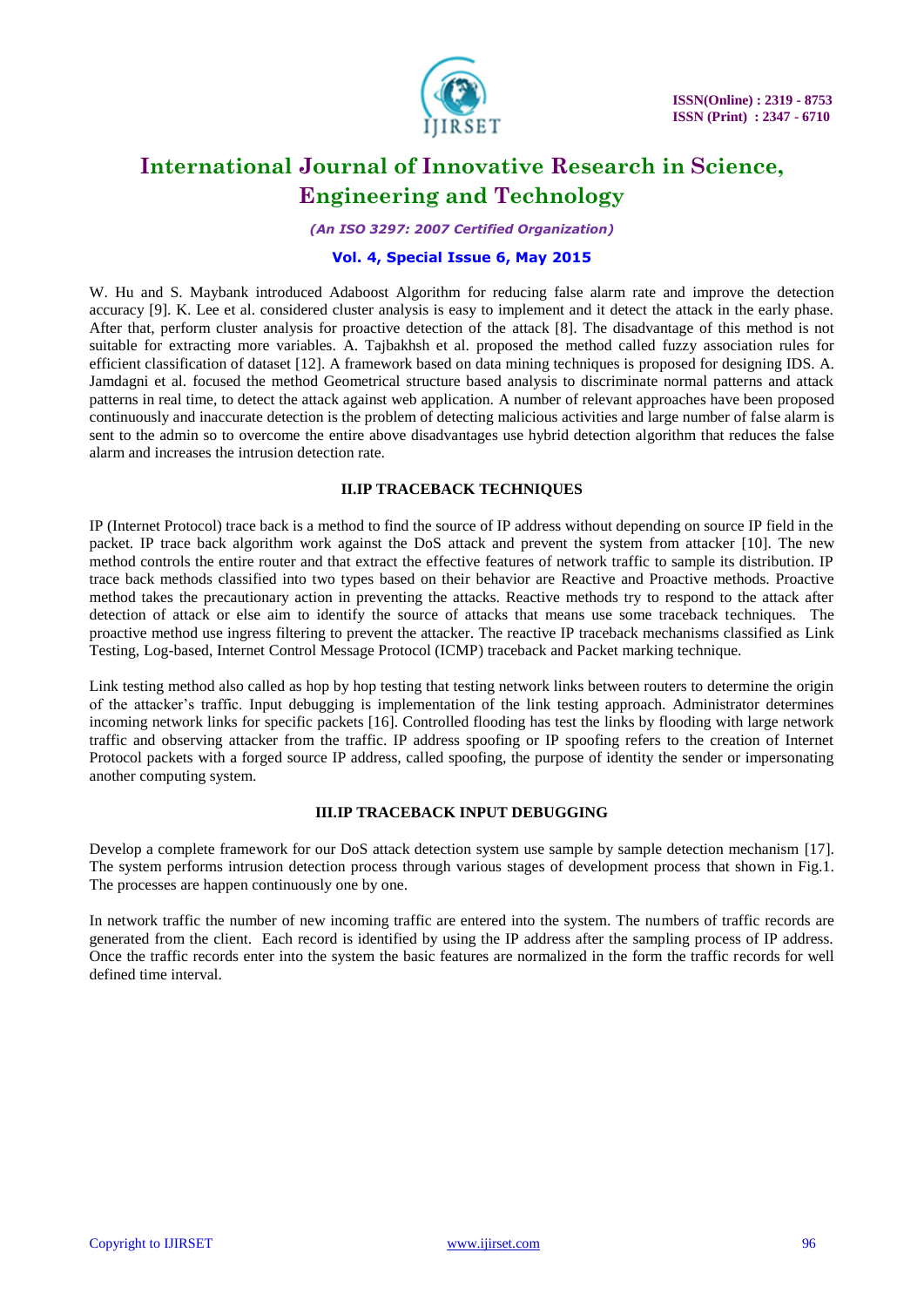

*(An ISO 3297: 2007 Certified Organization)*

### **Vol. 4, Special Issue 6, May 2015**



Fig. 1 Intrusion Detection System

The misuse based detection is first applied to distinguish the normal records and the remaining new records are comes under the process of anomaly detection.

#### **Algorithm**

**Input:** Source IP address (ip) of the incoming packets. **Output:** Previously unseen or new source IP addresses (newIP). Step 1: if NOT ((ip in W) OR (ip in R)) then Step 2: INC(newIP) Step 3: add ip to R Step 4: end

IP classification algorithm (ipac) is a form of misuse based detection system that takes the input as source IP address of the incoming packets. The two different lists available are White list (W) and Recent list (R). Initially both the list is set to empty in the process. The normal traffics are stored in the white list and recent list is used to store the new previously unseen IP address. The source IP address is extracted from the new incoming traffic. Then, check whether the new incoming IP address present in the white list or recent list. If it is not present in any of the list increment the value of new IP address and add it to the recent list. The output of ipac algorithm is to written the new IP address.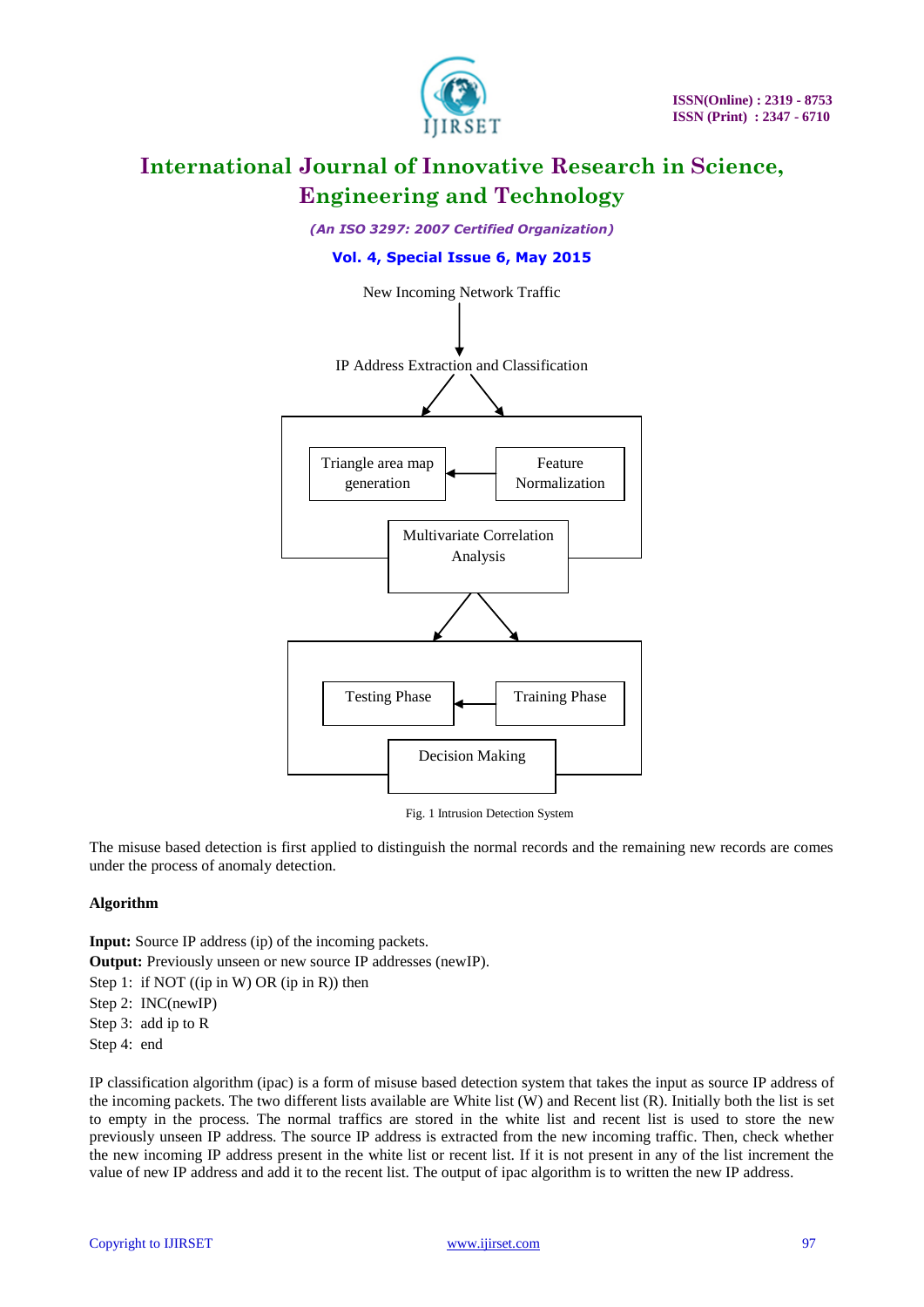

*(An ISO 3297: 2007 Certified Organization)*

### **Vol. 4, Special Issue 6, May 2015**

In sample by sample detection that maintains the higher probability than the group based detection [18]. In group based detection, it is difficult to achieve group of sequential sample only from the same distribution so sample by sample detection is better from the equation (1) and (2). The benefits of sample by sample detection able to detect the attack in a prompt manner and intrusive samples are sampled individually. Traffic samples are independent of one another and traffic records follow normal distribution so the intrusion detection frame work follows sample by sample detection.

k = 1, 
$$
Q(k) = q_1 = q_2
$$
 (1)  
k > 1,  $Q(k) = \frac{1}{2^k} q_1 = \frac{1}{2^k} q_2$  (2)

In Multivariate Correlation Analysis approach that employs triangle area for extracting the correlative information between the features within an observed data object [14]. Attack traffic behaves differently than the legitimate network traffic and their properties are identified by the statistical properties.

#### **Algorithm**

**Input:** Time series of the rate of new source IP addresses. **Output:** System State – A or NA if (in state NA) then if NOT (StateChange(NA)) then add R to W else state  $= A$ send white-list to the application  $R =$ empty end end else if (in state A) then if StateChange(A) then state  $= NA$ inform the application to stop using the white-list end end

DoS algorithm is applied on the output of ipac algorithm that is used to determine whether the new IP address is normal traffic or attack traffic. DoS algorithm have two states are Not under Attack (NA) and Under Attack (A). If the system state changes from NA to A then the system will remove the IP address from the recent list and block the particular IP address. The state changes from A to NA then the new IP address is added to the white list.

The hybrid detection system considers only the timing but if it combined with the traceback method that considers the path of the traffic and their corresponding distance. The technique will analyse the path if the particular path having traffic then it choose an alternative path as a new route so the user can avoid the network traffic in the process. The system will choose the busy traffic path as a new route then it slowdown the process and that type of requests are arrived from the attacker. So the user needs to examine the particular request and trace the real origin of the attack.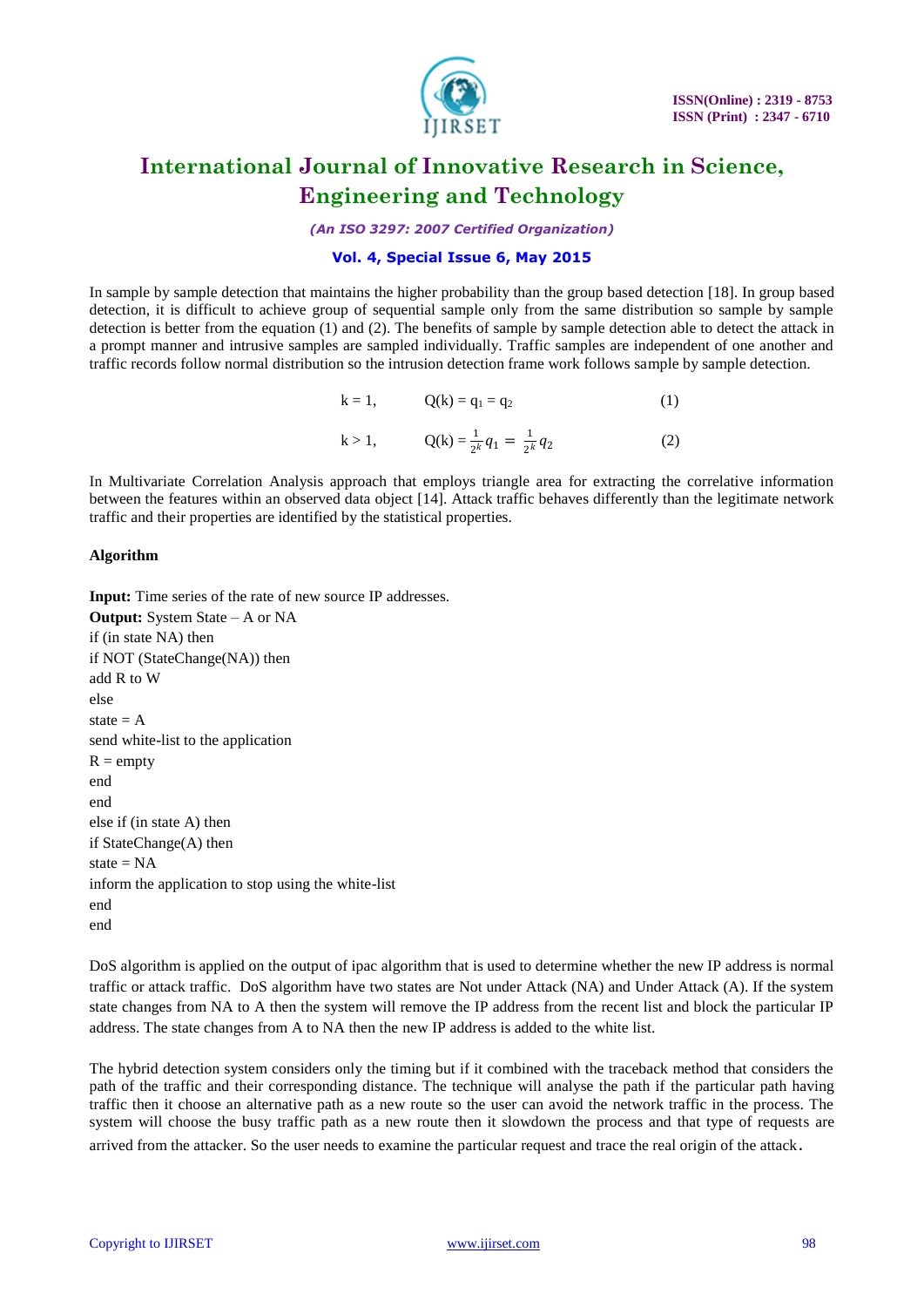

*(An ISO 3297: 2007 Certified Organization)*

#### **Vol. 4, Special Issue 6, May 2015**

#### **IV.EXPERIMENTAL RESULTS**

Denial-of-Service is an attack that makes an information or data unavailable to user of the system. The server is connected to the back end server that establishes connection with the client program. The cache is used for storing the route of the traffic. The user needs to mention the route for the traffic which is maintained by the trace back manger.

| Destination IP: | rmi://127.0.0.1:3456/routeinstance                               |                           |
|-----------------|------------------------------------------------------------------|---------------------------|
|                 |                                                                  | <b>SERVICE</b>            |
| Select File:    | G: WEW DDOS DDOS Server VHello.java                              | $\left\  \ldots \right\ $ |
|                 | public class Hello {<br>public static void main (String[] arc) { |                           |
|                 | System.out.println("welcome to jay<br>ъ                          |                           |
| Message         | ŀ                                                                |                           |
|                 |                                                                  |                           |
|                 |                                                                  |                           |
|                 |                                                                  |                           |
|                 |                                                                  |                           |
|                 |                                                                  |                           |
|                 |                                                                  |                           |
|                 |                                                                  |                           |
|                 |                                                                  |                           |
|                 |                                                                  |                           |
|                 |                                                                  |                           |
|                 |                                                                  |                           |
|                 | Close<br>Send                                                    |                           |
|                 |                                                                  |                           |
|                 |                                                                  |                           |

Fig. 2 Client Request to Server

The client will give the program request to the server that includes the destination IP address is shown in Fig. 2. The traffic records should go through the particular path that will generate by the system automatically. The traffic free route selected as a current path by the automatic system. The possible combination routes are stored in the database. The user needs to start the cache and traceback manager. The cache will store the new route and traceback manager will trace the origin of the attack. The user will initialize different ports

For each program request the normal profile was generated in the system which is based on the time interval. The differences between the current and previous requesting time intervals are shown in Fig. 3. The response from the server is output for the program that may receive in various time intervals.



Fig. 3 Profile Generation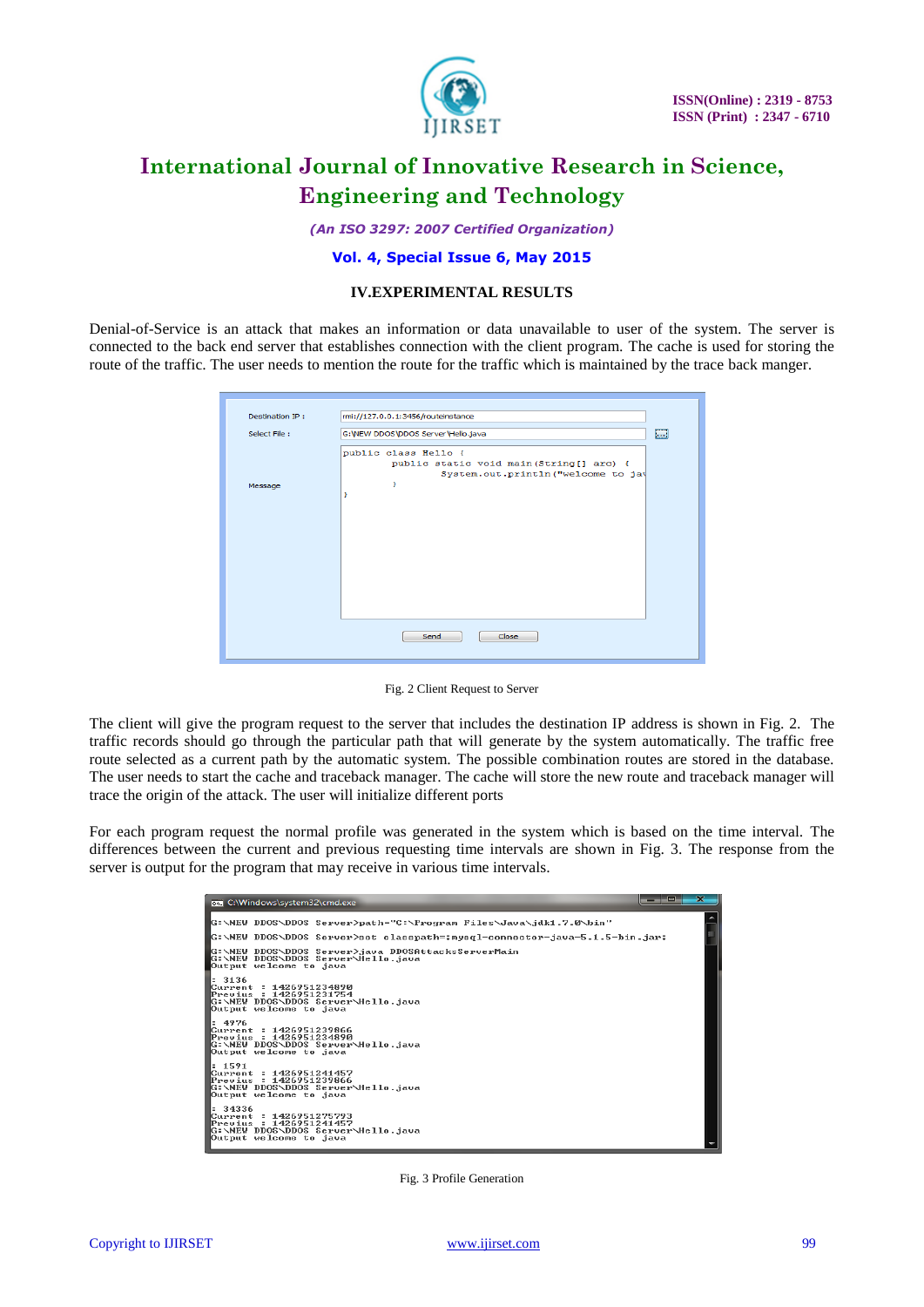

*(An ISO 3297: 2007 Certified Organization)*

#### **Vol. 4, Special Issue 6, May 2015**

The numbers of program requests are given to the server from the client. For each program request to the server the new routes of the requests are added in the cache of the system.

The system must avoid the IP spoofing so it trace the real source of the attack even if having the additional port attached from the server. The user can able to determine the origin IP address of the new requests and number of times the request received from the client. The requests are receive from particular URL then the normal route compared with current rout if it differs identified as hacker. The comparison is done by the traceback manager. The hackers are added to the list 1 and normal users are added to the list 0.



Fig. 4 Detection Method Comparison

Hybrid detection method provides more accurate characterization of attack than the other detection method that is shown in Fig 4. If the detection rate increases then the corresponding false positive rate also increased. Hybrid method provides better result than misuse based detection.

#### **V.CONCLUSION**

The IP traceback method with hybrid detection mechanism is used for the prevention and detection of Denial-of-Service attack. The hybrid detection is the combination of misuse based detection and anomaly based detection that detects the attack in less time compared with other various detection method. If the system using hybrid detection alone then it not possible to recover false positive problem but if it combine with the IP traceback the drawbacks are rectified. The traceback method also avoids the problem of IP spoofing and improves the detection rate.

#### **REFERENCES**

- [1] D. E. Denning, "An Intrusion-Detection Model," *IEEE Trans. Software Eng.*, vol. TSE-13, no. 2, pp. 222-232, Feb. 1987.
- [2] G. V. Moustakides, "Quickest Detection of Abrupt Changes for a Class of Random Processes," *IEEE Trans. Information Theory,* vol. 44, no. 5, pp. 1965-1968, Sept. 1998.
- [3] V. Paxson, "Bro: A System for Detecting Network Intruders in Real-Time," *Computer Networks*, vol. 31, pp. 2435-2463, 1999.
- [4] A. A. Cardenas, J.S. Baras, and V. Ramezani, "Distributed Change Detection for Worms, DDoS and Other Network Attacks," Proc. *The Am. Control Conf.*, vol. 2, pp. 1008-1013, 2004.
- [5] S. T. Sarasamma, Q.A. Zhu, and J. Huff, "Hierarchical Kohonenen Net for Anomaly Detection in Network Security*," IEEE Trans. Systems, Man, and Cybernetics, Part B: Cybernetics,* vol. 35, no. 2, pp. 302-312, Apr. 2005.
- [6] C. Yu, H. Kai, and K. Wei-Shinn, "Collaborative Detection of DDoS Attacks over Multiple Network Domains," *IEEE Trans. Parallel and Distributed Systems,* vol. 18, no. 12, pp. 1649-1662, Dec. 2007.
- [7] S. Jin, D.S. Yeung, and X. Wang, "Network Intrusion Detection in Covariance Feature Space," *Pattern Recognition,* vol. 40, pp. 2185- 2197, 2007.
- [8] K. Lee, J. Kim, K. H. Kwon, Y. Han, and S. Kim, "DDoS Attack Detection Method Using Cluster Analysis," Expert Systems with Applications, vol. 34, no. 3, pp. 1659-1665, 2008.
- [9] W. Hu, W. Hu, and S. Maybank, "AdaBoost-Based Algorithm for Network Intrusion Detection," *IEEE Trans.* Systems, Man, and Cybernetics Part B, vol. 38, no. 2, pp. 577-583, Apr. 2008.
- [10] C. Gong and K. Sarac,"A more practical approach for single-packet IP traceback using packet logging and marking," IEEE Trans. Parallel Distributed System, vol. 19, no. 10, pp. 1310–1324, 2008.